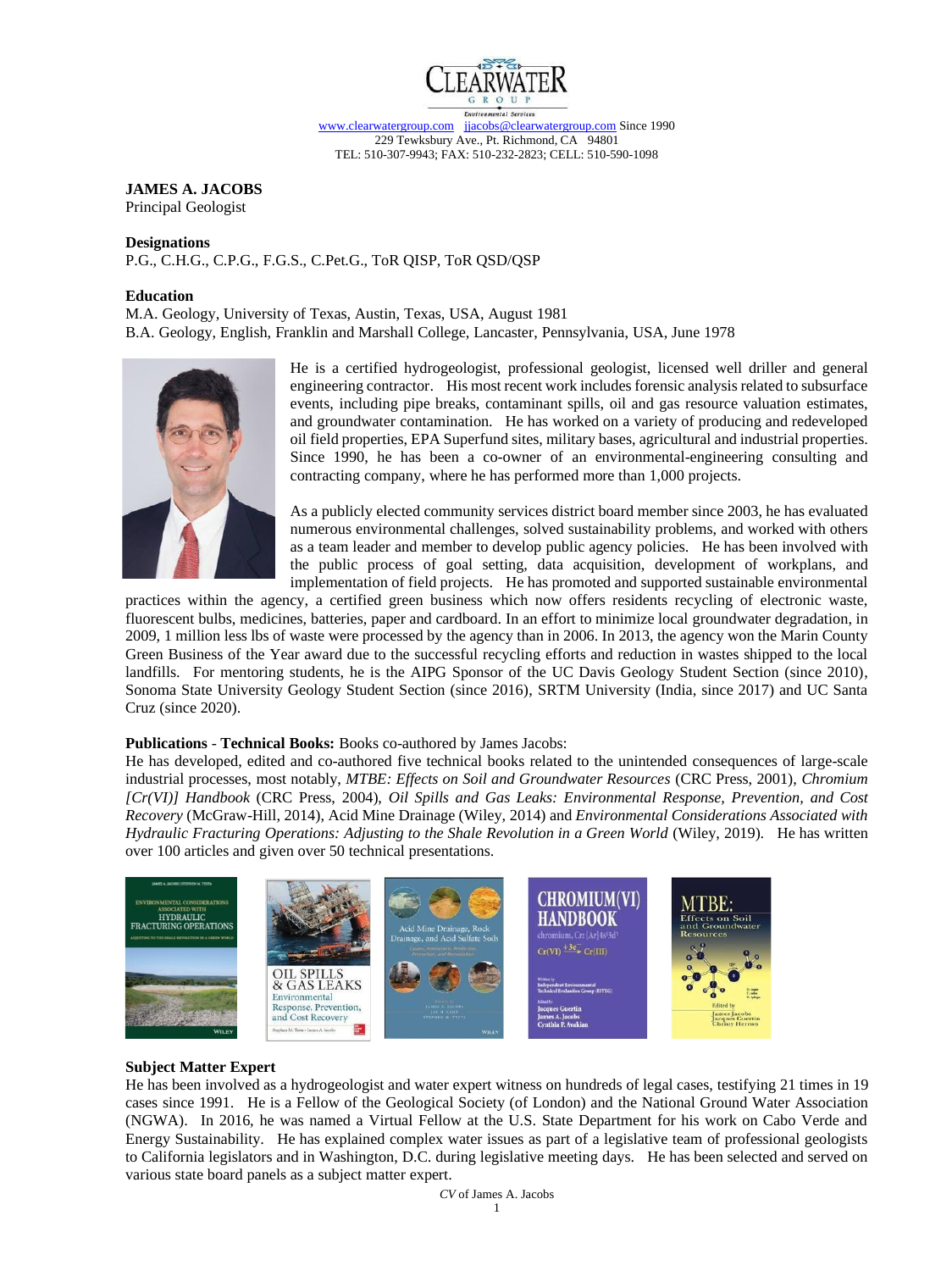

### **Peer Review**

Mr. Jacobs serves in a peer review capacity for several organizations.

- Fulbright Program He served from 2006 to 2011 on the Fulbright Peer Review Committee, screening candidates in the Fulbright Senior Specialists Program in geology and environmental science.
- AIPG From 2005 to 2010, he served on the National Screening Committee for the American Institute of Professional Geologists for candidates applying for the Certified Professional Geologist designation.
- AEHS Since 2005, he has been on the Science Advisory Board for the Association for Environmental, Health and Sciences . The duties include the review of abstracts submitted for presentations for the annual San Diego, California Soils, Sediments, and Water conference and reviewing student presentations.
- UC/CalEPA In October 2011, Jacobs performed a peer review for the University of California Regents under contract to CalEPA of the 2007 PG&E Hinkley, California (subject of *Erin Brockovich* movie) Background Study Report.
- Wiley Editorial Board as Associate Editor for the Wiley Encyclopedia of Water, Science, Technology, and Science, including co-author of 31 articles, paper version published 2020, 5-volumes, April,  $1<sup>st</sup>$  Edition, Wiley, Hoboken, NJ., 2,976 pages, online version available December 2019.

#### **International Experience**

Jacobs has taught classes and workshops on groundwater sustainability and management to groups of students, professors, consultants, and regulators in Jamaica, Israel, Germany and India.

#### **Academic Awards**

1981: R.K. DeFord Field Scholarship Award; University of Texas at Austin

2003: Fulbright Senior Scholar Award, Univ. of West Indies, Kingston, Jamaica; February–March;

2004: Fulbright Senior Scholar Award, Univ. of West Indies, Kingston, Jamaica; March–April;

2008: Fulbright Senior Scholar Award, Afeka Engineering College, Tel Aviv, Israel; March–April;

2012: Fulbright Senior Scholar Award, SRTM University, Nanded, India; January – February;

2016: Virtual Fellow, U.S. Department of State, Cabo Verde's Road Map to 100 Percent Renewable Energy

2016: Fellow: National Ground Water Association

2020: Fellow; Geological Society (of London)

### **Professional Awards**

1998: Groundwater Resources Association; President's Tribute Certificate

- 2001: American Institute of Professional Geologists, National Presidential Certificate of Merit
- 2004: California Council of Geosciences (CCGO) "Gold Award"
- 2010: American Institute of Professional Geologists, National Presidential Certificate of Merit
- 2011: American Institute of Professional Geologists: Honorary Membership Award
- 2015: American Institute of Professional Geologists: Martin Van Couvering Memorial Award
- 2020: American Institute of Professional Geologists: Section Leadership Award

### **Committee and Board Appointments**

2005–present: Science Advisory Board, Association for Environmental Health and Sciences

2007–2011: Selected and Served on Fulbright Senior Specialists Peer Review Committee; CIES

2014 – present: ASTM International (American Society of Testing Materials), Committee Member:

ASTM Committee D-18 on Soil and Rock

ASTM Committee E-50 on Environmental Assessment, Risk Management and Corrective Action

2017 – present: Interstate Technical & Regulatory Council (ITRC): Methane Detection Committee Member 2020 – present: Invited to serve on the Technical Advisory Committee (TAC) for the San Francisco Bay Climate Resilience Challenge (CRC) Groundwater/SLR Study sponsored by the San Francisco Estuary Institute (SFEI).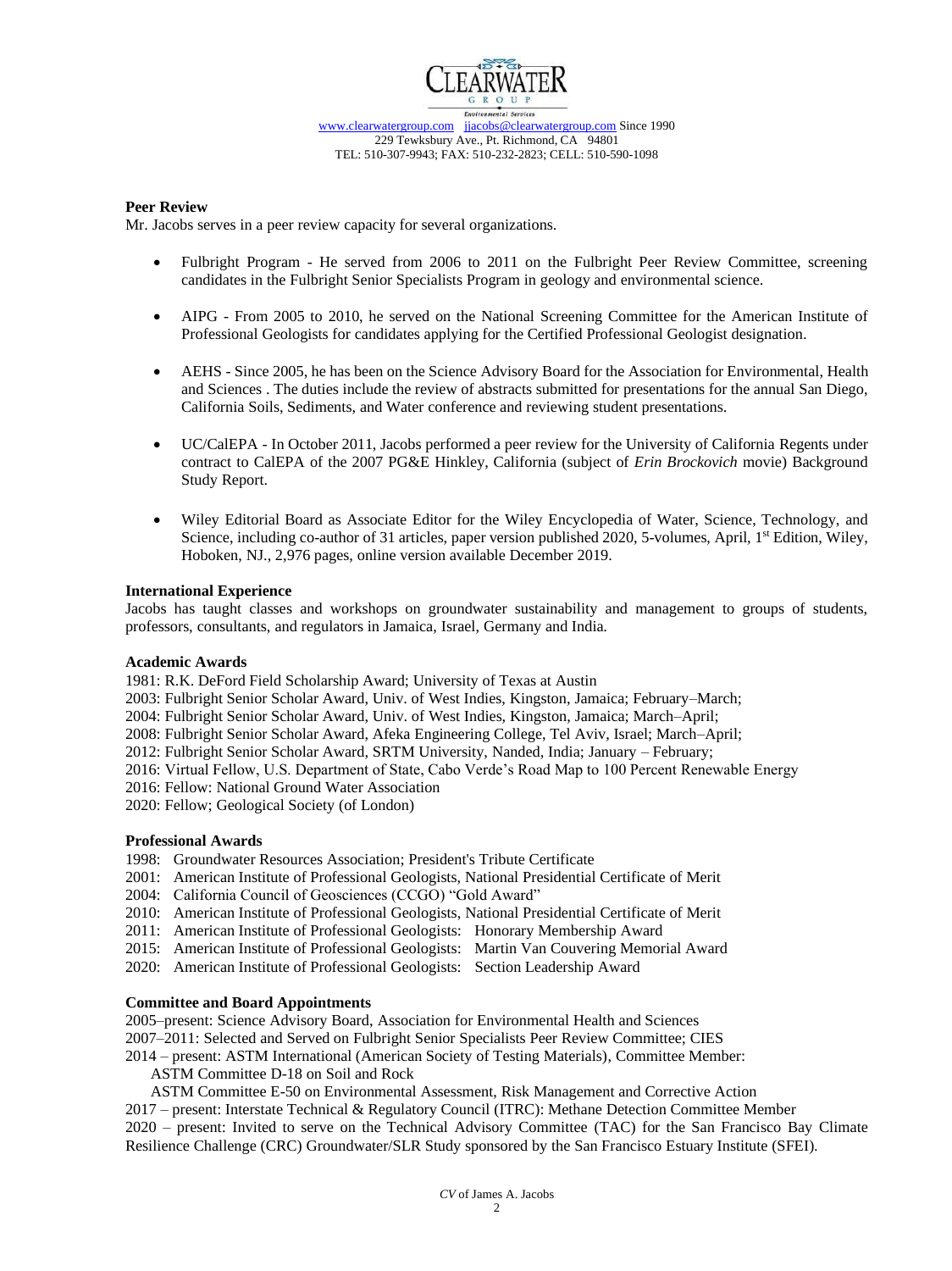

### **Publicly Elected Positions**

2003–present: Director : Tamalpais Community Services District; President or Vice President (2004-2012) 2003–present: Commissioner: Sewerage Agency of Southern Marin; Vice President (2008), President (2009-2011)

## **Certifications and Licenses**

Certified Professional Geologist, American Institute of Professional Geologists, # 7760 Licensed Professional Geologist: California #4815; Alaska #A227, Arizona #39066, Idaho #693, Oregon #G-1147, Pennsylvania: # 1152G, Texas Geology #11552, Wyoming: #PG-2328, Washington #1815 Certified Hydrogeologist: California #0088, Washington #1815 Certified Petroleum Geologist, American Association of Petroleum Geologists, #6231 Registered Environmental Assessor I: California # 1511; REA II: #20171 (program discontinued). Registered Asbestos Inspector: AHERA Accredited; OLA Registration # 0000450 California Qualified Stormwater Pollution Prevention Plan Developer (QSD) and Preparer (QSP); Certificate #21430 QSD/QSP California General Permit (CGP) Trainer of Record (ToR); August 2016 California Qualified Industrial Stormwater Pollution Practitioner (QISP); Certificate #00617; March 2017 QISP California Industrial Permit (CIP) Trainer of Record (ToR); May 2017 CSLB License #624461: Driller (C-57), General Engineering, Hazardous Materials Removal, Asbestos Abatement California Commercial Driver License: C with Hazmat Endorsement

## **Professional History**

1990- present; Principal Geologist; The Auger Group, Inc., dba Clearwater Group, Pt. Richmond, California 2002-present; Geologist; Environmental Bio-Systems, Mill Valley, California

1989-1990 Project Geologist, Harding & Lawson Associates (now Wood Group), Novato, California

1986-1989 Senior Oil Geologist, Petrofina Delaware (now Total, S.A.), Houston, Texas

1981-1985 Exploration Oil Geologist, SOHIO Petroleum (now BP), San Francisco, California and Anchorage, Alaska

1979-1981 Institute of Applied Sciences, North Texas State University, Denton, Texas

1975-1978 Technician, U.S. Bureau of Mines, Coal Research Station, Bruceton, Pennsylvania

### **Professional Associations**

American Association of Petroleum Geologists (AAPG): Active Member 1979 to present; Div. Environmental Geosciences (July 2012); CPetG (Feb 2014)

American Institute of Professional Geologists (AIPG); Elected National AIPG Advisory Board: 2000; Elected National AIPG Vice President; 2013; State President or Vice President: 1996 to present.

Sponsor of AIPG Student Chapters: UC Davis 2010 to present, Sonoma State University: 2016 to present, SRTM University 2017 to present, and UC Santa Cruz 2020 to present.

American Society for Testing and Materials (ASTM International), 2014 to present, Committee D18 on Soil and Rock; Committee E50 on Environmental Assessment, Risk management and Corrective Action

Assoc. for Environmental Health and Sciences (AEHS); 2002 to present; Science Advisory Group (2005 to present) California Council of Geoscience Organizations (CCGO): President 2000 to present

California Stormwater Quality Association (CASQA): 2016 to present

CORE Environmental Foundation (non-profit): Co-founder and President 2009-2011

ECON Magazine - Editorial Advisory Board, 1994 to 1996

Forensic Expert Witness Association; Member (FEWA); 2014 to present

Fulbright Association – Lifetime Member, 2014 to present

Geological Society (of London); Fellow (FGS), Fellowship # 0001042272, 2020

Groundwater Resources Association of California (GRAC), Director, GRAC 1999 – 2004; Treasurer 1999, 2002

GRAC SF Branch: President: 1996-1998; 2009-2010; Vice President: 1995, Field Trip Coordinator: 1998, Technical Chaiman: 1994

Interstate Technology and Regulatory Council (ITRC); 2017 to present; Methane Detection; Stormwater BMPs National Ground Water Association (NGWA); Member 1989 to present

### **Classes and Workshops Taught**

Jacobs designed and taught the Sustainable Remediation Methods for Soils and Water (X-451) for the University of California, Berkeley Extension program in the spring semester 2011 and in fall semester 2011. Jacobs has taught other environmental workshops and graduate classes focused on sustainable environmental practices, recycling, and practical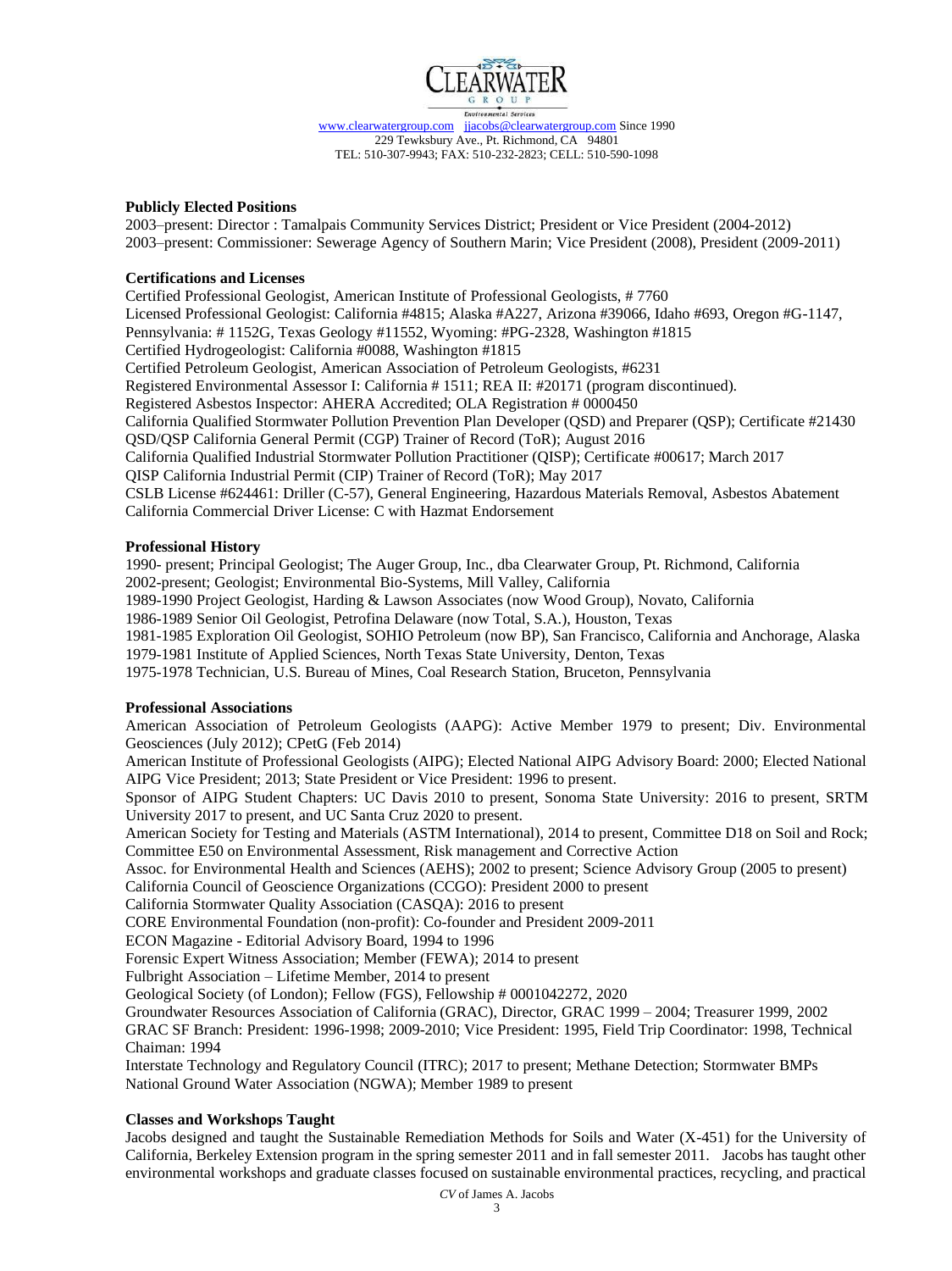

remediation efforts at the University of West Indies (Mona Campus), Jamaica (1 grant was for 20 days of instruction); Afeka Engineering College, Israel (40 hours of instruction, with others), and SRTM University, India (42 hours of instruction, with others). A complete list classes and workshops is included below. Jacobs has participated in coteaching continuing education workshops for AEHS, AIPG, GRAC, and CUPA.

### **Publications** - **Technical Books**

Books co-authored by James Jacobs (ordered by most recent):

Jacobs, J. and Testa, S., 2019, [Environmental Considerations Associated with Hydraulic Fracturing Operations:](https://www.amazon.com/Environmental-Considerations-Associated-Fracturing-Operations/dp/1119336090/ref=sr_1_1?ie=UTF8&qid=1540926685&sr=8-1&keywords=testa+jacobs+hydraulic+fracturing)  [Adjusting to the Shale Revolution in a Green World,](https://www.amazon.com/Environmental-Considerations-Associated-Fracturing-Operations/dp/1119336090/ref=sr_1_1?ie=UTF8&qid=1540926685&sr=8-1&keywords=testa+jacobs+hydraulic+fracturing) John Wiley, & Sons, Inc., Hoboken, NJ; 592 p.

Testa, S., and Jacobs, J., 2014, *Oil Spills and Gas Leaks: Environmental Response, Prevention, and Cost Recovery*, McGraw-Hill Education, New York, NY; 578 p.

Jacobs, J., Testa, S. and Lehr, J., eds., 2014, *Acid Mine Drainage, Rock Drainage and Sulfate Soils: Causes, Assessment, Prediction, Prevention, and Remediation*, John Wiley, & Sons, Inc., Hoboken, NJ; 486 p., Jacobs co-authored half of the articles in this volume.

Guertin, J., Jacobs, J., and Avakian, C., eds., 2004, *Chromium (VI) Handbook*, CRC Press, Boca Raton, Florida; 784 p. Jacobs co-authored 19 of the articles in this volume.

Jacobs, J., Guertin, J., and Herron, C., eds., 2001, *MTBE and its effect on Soil and Groundwater Resources*, CRC Press, Boca Raton, Florida; 264 p., Jacobs co-authored many articles.

## **Publications - Chapters in Books**

- 31 articles in the Wiley Water Encylopedia, 2020, Wiley-Interscience, Hoboken, NJ.
- 41 articles in the Water Encyclopedia, 5-Volume Set, 2005, Wiley-Interscience, Hoboken, NJ.
- 9 articles in *[Standard Handbook of Environmental Science, Health, and Technology](http://www.amazon.com/Standard-Handbook-Environmental-Science-Technology/dp/007038309X/ref=sr_1_1?ie=UTF8&qid=1438055558&sr=8-1&keywords=Standard+Handbook+environmental+lehr)*, 2000, McGraw-Hill [Handbook Series, New York, NY.](http://www.amazon.com/Standard-Handbook-Environmental-Science-Technology/dp/007038309X/ref=sr_1_1?ie=UTF8&qid=1438055558&sr=8-1&keywords=Standard+Handbook+environmental+lehr)
- 2 chapters in *[Handbook of Complex Environmental Remediation Problems](http://www.amazon.com/Handbook-Complex-Environmental-Remediation-Problems-ebook/dp/B000T81T9O/ref=sr_1_fkmr0_1?ie=UTF8&qid=1438055439&sr=8-1-fkmr0&keywords=complex+remediation+jay+lehr+Hazardous+Waste+Remediation%2C+J.+Lehr%2C+ed.%2C+John+Wiley+%26+Sons%2C)*, 2001, McGraw-Hill Handbook [Series, New York, NY.](http://www.amazon.com/Handbook-Complex-Environmental-Remediation-Problems-ebook/dp/B000T81T9O/ref=sr_1_fkmr0_1?ie=UTF8&qid=1438055439&sr=8-1-fkmr0&keywords=complex+remediation+jay+lehr+Hazardous+Waste+Remediation%2C+J.+Lehr%2C+ed.%2C+John+Wiley+%26+Sons%2C)

### **Peer-Reviewed Articles**

Wagh, V.M., Panaskar, D.B., Jacobs, J.A., Mukate, S.V., Muley, A.A., and Kadam, A.K., 2019, Influence of hydrogeochemical processes on groundwater quality through geostatistical techniques in Kadava River basin, Western India, Arabian Journal of Geosciences, Springer Berlin Heidelberg, January, V. 12, Issue 1, 25 pp.,

Mukate, S.V., Wagh, V., Panaskar, D., Jacobs, J.A., and Sawant, A., 2019, Development of new integrated water quality index (IWQI) model to evaluate the drinking suitability of water, Ecological Indicators, Elsevier, Amsterdam, Netherlands, V. 101, June, p. 348-354.

Interstate Technology and Regulatory Council (ITRC), 2018, Evaluation of Innovative Methane Detection Technologies, ITRC.org; Methane-1, co-author with more than a dozen state regulatory representatives.

Roghani, M., Jacobs, O.P., Miller, A., Willett, E.J., Jacobs, J.A., Viteri, C.R., Shirazi, E., and Pennell, K.G., 2018, Occurrence of Chlorinated Volatile Organic Compounds (VOCs) in a Sanitary Sewer System: Implications for Assessing Vapor Intrusion Alternative Pathways, *Science of the Total Environment*, March, 616–617, p. 1149–1162.

Jacobs, J.A., Jacobs, O.P., and Pennell, K.G., 2017, One Alternative Exposure Pathway of Volatile Organic Compound (VOC) Vapors from Contaminated Subsurface Environments into Indoor Air – Legacy Sewer-Plumbing Systems, *The Professional Geologist*, Reprint and Update of GRAC *Hydrovisions* Article, V. 54, N. 3, July-Aug-Sept., p. 28 – 32.

Jacobs, J. A., Testa S.M., Alpers, C.N., and Nordstrom, D.K., 2016, An Overview of Environmental Impacts and Reclamation Efforts at Iron Mountain Mine, Shasta County, California, in *Applied Geology in California*, ed. Anderson, R., and Ferriz, H., Association of Environmental and Engineering Geologists, p. 427-446.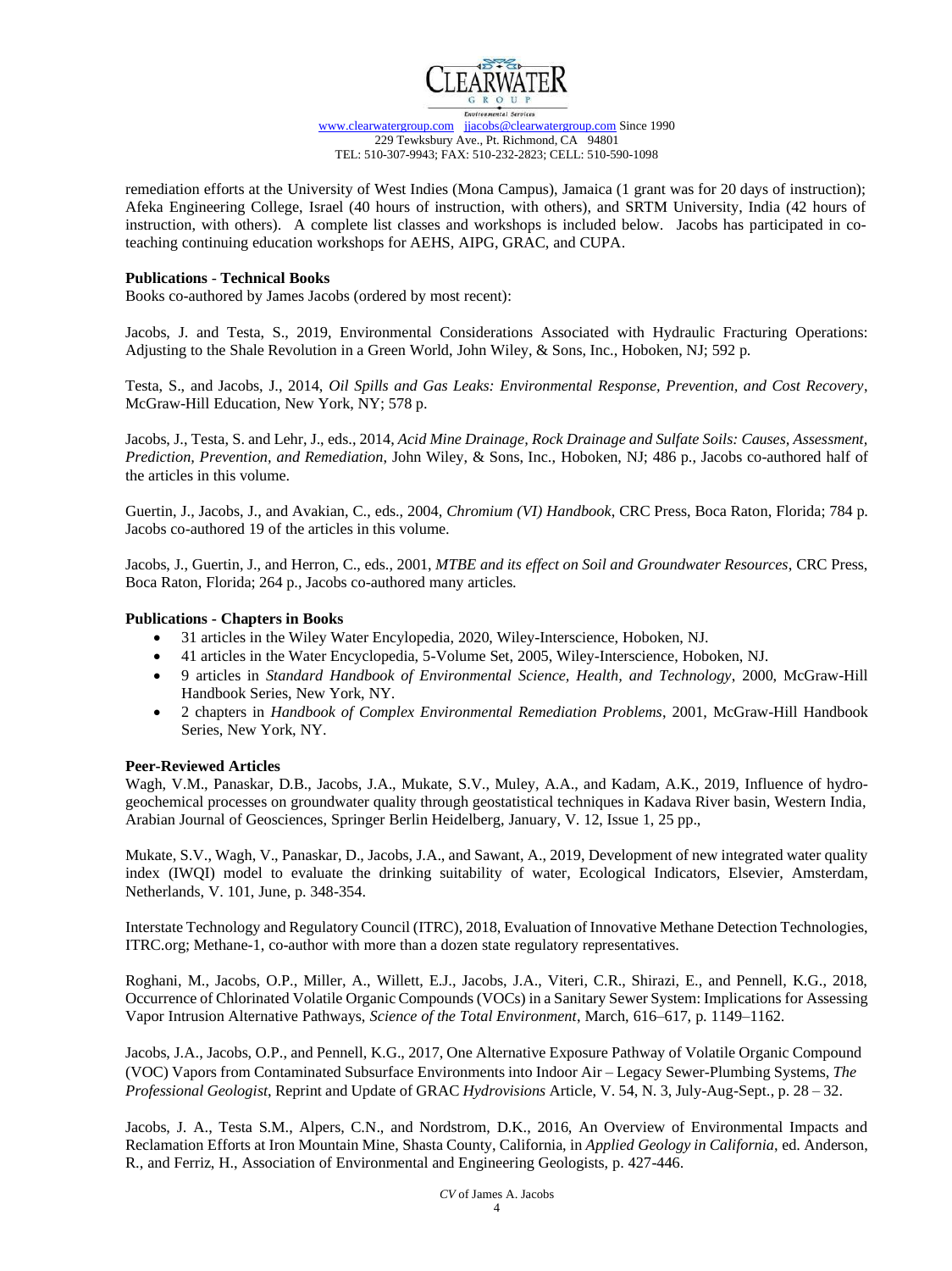

Jacobs, J. A., Grant Ludwig, L., 2016, Exposure to Valley Fever in California – Recent Trends and Prevention for Geologists, Construction Workers, and Related Occupations, in *Applied Geology in California*, ed. Anderson, R., and Ferriz, H., Association of Environmental and Engineering Geologists, p. 511-523.

Jacobs, J. A. and Guertin, J., 2009, Overview of Cleanup Design Options and Treatability Testing for In Situ Remediation of Soil and Groundwater, The Professional Geologist, American Institute of Professional Geologists, July/August, V. 46, No. 4, p. 43-50.

## **Selected Articles and General Publications**

Baker, S. and Jacobs, J., 1997, The Government's New Environmental Role, Sacramento Business Journal, March 17.

Goldberg, L., and Jacobs, J., 2000, Brownfields, Standard Encyclopedia of Environmental Science and Technology, J. Lehr, ed., McGraw Hill, New York, NY; p. 16.21 -16.32.

Hartman, B., and Jacobs, J., 2000, Soil Vapor Principles, Standard Encyclopedia of Environmental Science and Technology, J. Lehr, ed., McGraw Hill, New York, NY; p. 11.87 -11.95.

Hartman, B., and Jacobs, J., 2000, Applications and Interpretation of Soil Vapor Data to Volatile Organic Compound Contamination, Standard Encyclopedia of Environmental Science and Technology, J. Lehr, ed., McGraw Hill, New York, NY; p. 11.96 – 11.112.

Jacobs, J.A., 2017, Acidic Drainage from Newly Deglaciated Areas with Sulfide-Rich Surficial Rocks- Possible Mitigation Measures, *in* Technological Advances in Climate-Smart Agriculture and Sustainability (TACSAS), Proceedings of International Conference on TACSAS-2017, SRTM University, Nanded, India, ed. Waikar, M.L. et. al., Excel India Publishers, New Delhi, India, p. 436-440.

Jacobs, J.A., Jacobs, O.P., and Pennell, K.G., 2015, One Alternate Exposure Pathway of VOC Vapors from Contaminated Subsurface Environments into Indoor Air - Legacy Sewer- Plumbing Systems, Groundwater Resources Association of California, *Hydrovisions*, Spring 2015, p. 20-24.

Jacobs, J.A. and Geddes-McDonald, L., 2005, Groundwater and Nitrate: Chemical Behavior and Treatment, Wiley Water Encylopedia, Wiley, Hoboken, N.J.

Jacobs, J., and Testa, S.M., 2003, Design Considerations for *In-Situ* Chemical Oxidation Using High Pressure Jetting Technology, Association for Environmental Health and Sciences, *AEHS Soil, Sediment and Water*, March/April p. 51- 60.

Jacobs, J., Kram, M., and Lieberman, S., 2000, Direct Push Technology Sampling, Standard Encyclopedia of Environmental Science and Technology, J. Lehr, ed., McGraw Hill, New York, NY; p. 11.151 – 11.163.

Jacobs, J., and Phillips, J., 2000, Global Positioning Systems (GPS) and Environmental Projects, Standard Encyclopedia of Environmental Science and Technology, J. Lehr, ed., McGraw Hill, New York, NY; p. 11.1 – 11.15.

Jacobs, J., 2000, Monitoring Well Construction and Sampling Techniques, Standard Encyclopedia of Environmental Science and Technology, J. Lehr, ed., McGraw Hill, New York, NY; p. 11.46 – 11.68.

Jacobs, J., 2000, Passive *In-situ* Remediation Systems, Standard Encyclopedia of Environmental Science and Technology, J. Lehr, ed., McGraw Hill, New York, NY; p. 14.12 – 14.25.

Jacobs, J., Ruslen, D., MacLeod, S., and Taylor, T., 1999, *In-Situ* High Pressure Remediation Injection Process, Hydrovisions, Fall, 1999, Groundwater Resources Association of California.

Jacobs, J. and Bertucci, P. ed., 1998, Geology and Hydrogeology of Northern San Francisco Bay Area, Groundwater Resources Association of California 7th Annual Meeting Field Trip Guidebook, October, 1998.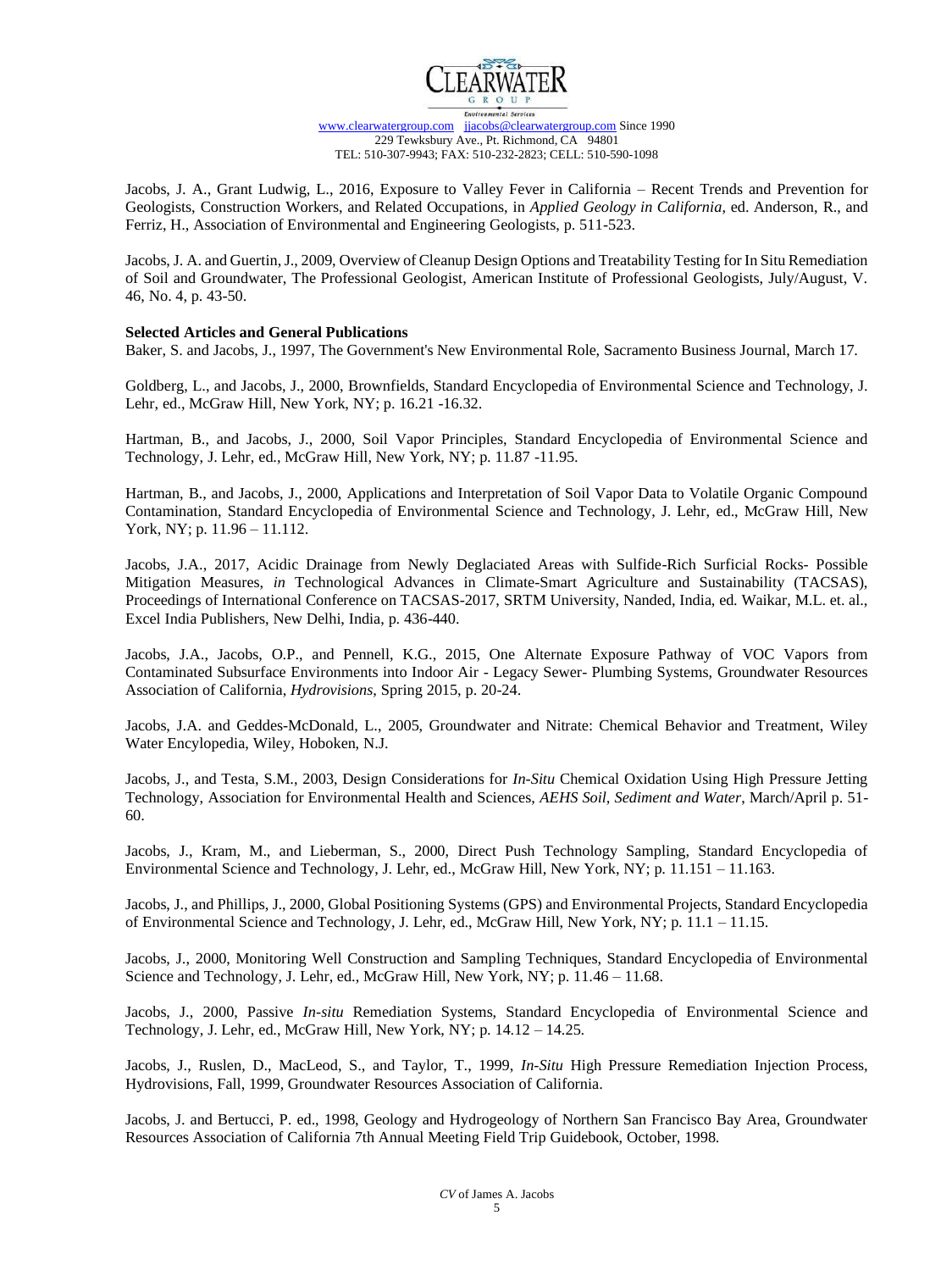

Jacobs, J., 1998, Private Land Recycling -A New Approach to Brownfields, Hydrovisions, Spring, 1998, Groundwater Resources Association of California.

Jacobs, J., Baker, S. and Stewart, R., 1998, Implications of Nationwide Policy Changes in Environmental Regulations, American Institute of Professional Geologists, January, 1998 p. 6.-8.

Jacobs, J., 1996, Passive Oxygen Barrier for Groundwater, Hydrovisions, January/February, 1996, Groundwater Resources Association of California.

Jacobs, J., 1996, Spotlight on a new technology: January 1996, American Institute of Professional Geologists; Northern California Section Newsletter, p. 1, January, 1996.

Jacobs, J. and Loo, W., 1994, Direct Push Technology-Site Evaluation and Remediation Technologies without the use of Hollow Stem Auger Rigs, American Institute of Prof. Geologists California Section Newsletter, p. 4-6, July, 1994.

Jacobs, J. and Loo, W., 1994, Direct Push Technology Methods for Site Evaluation and *In-Situ* Remediation, Hydrovisions, July/August, 1994, Groundwater Resources Association of California.

Jacobs, J. and Loo, W., 1994, DPT Technology Opens New Remediation Avenues, ECON Mag., p. 36-37, December.

Jacobs, J., 1985, Fluvial Responses to Hydrologic Changes on the Red River in Northeast Texas; Transactions of the Gulf Coast Association of Geologic Societies, Austin, Texas, pp. 409-414.

Jacobs, J., 1981, Depositional and Quaternary History of the Red River in Northeast Texas, M.A. Thesis, University of Texas at Austin, 1981.

Jacobs, J., McCormick, O., and Gilmore, 1981, Exploration Model for Archeology Sites on the Red River in Northeast Texas, 23<sup>rd</sup> Annual Meeting of the Caddo Conference, March 13-14, 1981, University of Oklahoma, Abstracts.

Jacobs, J. 1980, Geomorphology of the Red River from Texarkana to Lake Texoma, in Red River Archaeology Project, ed. K. Gilmore and O. McCormick, pp. 70-90. Denton, Texas: Institute of Applied Sciences.

Kram, M., Lieberman, S., and Jacobs, J., 2000, Direct Sensing Technologies, Standard Encyclopedia of Environmental Science and Technology, J. Lehr, ed., McGraw Hill, New York, NY; p. 11.124 – 11.150.

Phillips, J.K. and Jacobs, J., 2000, The Impact of Global Positioning Systems on Groundwater Resources, *Hydrovisions*, Fall, 2000, Groundwater Resources Association of California, Vol. 9, No. 3.

Testa, S.M., and Jacobs, J.A., 2002, The Remediation of Hazardous Wastes from Oil Well Drilling, Handbook of Complex Environmental Remediation Problems, McGraw-Hill Handbooks Series, J. Lehr, ed., John Wiley & Sons, New York, NY; Chpt. 8, p. 8.1-8.56.

Testa, S.M., and Jacobs, J.A., 2002, Oil Spills and Leaks, Handbook of Complex Environmental Remediation Problems, eds. Lehr, J., Hyman, M., Gass, T.E., and Seevers, W.J., McGraw-Hill Handbooks, New York, NY; Chpt. 9, p. 9.1-9.85.

Testa, S.M., and Jacobs, J.A., 2000, Geological Principles, Standard Encyclopedia of Environmental Science and Technology, J. Lehr, ed., McGraw Hill, New York, NY, Chapter 3; p. 3.1 – 3.30.

#### **Abstracts and Presentations**

Jacobs, J.A., 2018, Diverse Settings for Natural and Antrhopogenic Pyrite Oxidation and Selected Mitigation Strategies; Proceedings of the 28<sup>th</sup> Annual International Conference, Association for Environmental Health and Sciences, San Diego, California, March 19-22, Abstracts, p. 51.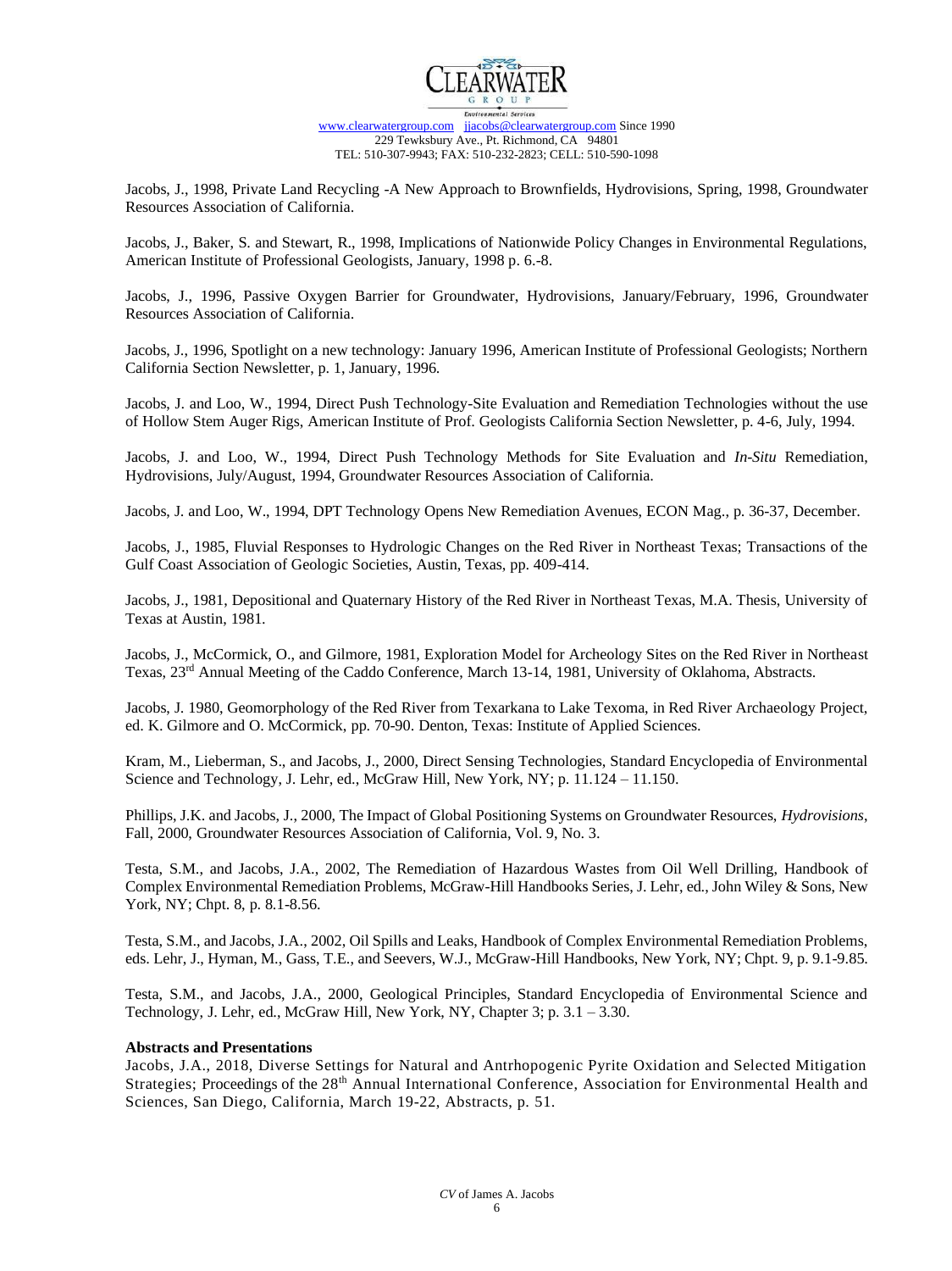

Jacobs, O.P., and Jacobs, J.A., O'Neill, H., and Schneider, R., 2018, Unintentional Discharges of Industrial Compounds into and out of Sanitary or Stormwater Drainage Systems in Urban Settings; Proceedings of the 28<sup>th</sup> Annual International Conference, Association for Environmental Health and Sciences, San Diego, California, March 19-22, Abstracts, p. 86.

Jacobs, J.A., and Jacobs, O.P., 2017, What Geologists Know about Sewer Systems that Plumbers Don't: Vapor Intrusion into Indoor Air and the Sewer-Plumbing System; Proceedings of the 54<sup>th</sup> Annual American Institute of Professional Geologists National Meeting, Nashville, Tennessee, September 23-26, Abstracts.

Jacobs, O.P., Jacobs, J.A., and Pennell, K.G., 2016, Exposure Pathway Analysis Using Passive Diffusion Air Sampling Method to Sample Sewer Air in Manholes and Cleanouts; Proceedings of the 26th Annual International Conference, Association for Environmental Health and Sciences, San Diego, California, March 21-24, Abstracts.

Jacobs, J.A., and Jacobs, O.P., 2015, Geologists' Role in Evaluating VOCs from Illegal Drug Labs, Industrial Wastes and Household Cleaners in Sewer Air; Proceedings of the 52<sup>nd</sup> Annual American Institute of Professional Geologists National Meeting, Anchorage, Alaska, September 19-22, Abstracts, p. 38-39.

Jacobs, J.A., Jacobs, O.P., and Pennell, K.G., 2015, Updating Site Conceptual Models for Potential Sewer Gas and Vapor Intrusion Into Indoor Air From Breached Sewer Conveyance Systems; Proceedings of the 25th Annual International Conference, Association for Environmental Health and Sciences, San Diego, California, March 23-26, Abstracts, p. 93.

Jacobs, J.A., Jacobs, O.P., and Pennell, K.G., 2014, Geologists and Site Conceptual Models: VOCs and Sewer Gas in Indoor Air Resulting from Migration from Breached Sewer Conveyance Systems; Proceedings of the 51st Annual American Institute of Professional Geologists National Meeting, Prescott, AZ, September 13-16, Abstracts, p. 73-74.

Jacobs, J.A., and Testa, S.M., 2014, Comprehensive Rethinking of Wastes from Mine Sites into Resources; Proceedings of the 24th Annual International Conference, Association for Environmental Health and Sciences Foundation, March 17-20, San Diego, California, Abstracts.

Jacobs, J.A., 2014, Recent Trends and Prevention for a Significant Occupational Hazard for Scientists and Engineers and Other Field Workers: *Coccidioidomycosis*: (Valley Fever); Proceedings of the 24<sup>th</sup> Annual International Conference, Association for Environmental Health and Sciences, March 17-20, San Diego, California, Abstracts.

Jacobs, J.A., and Testa, S.M., 2013, The Geologist's Role in Comprehensive Rethinking of Wastes from Mine Sites into Resources; Proceedings of the 50<sup>th</sup> Annual American Institute of Professional Geologists Meeting, October 24-25, Broomfield, Colorado, Abstracts.

Jacobs, J.A., 2013, Recent Trends and Prevention for a Significant Occupational Hazard for Scientists and Engineers and Other Field Workers: Coccidioidomycosis: (Valley Fever); Proceedings of the 50<sup>th</sup> Annual American Institute of Professional Geologists Meeting, October 24-25, Broomfield, Colorado, Abstracts.

Jacobs, J.A., and Testa, S.M., 2012, Sustainable Remediation and Green Resource Extraction Practices of Acid Mine Drainage Sites; Proceedings of the Sierra Fund, Reclaiming the Sierra: Green Soluitions to Abandoned Mines, May 3- 5, Abstracts, p. 11.

Jacobs, J.A., and Testa, S.M., 2011, Two Metals Treatments for Soil, Sludges and Water using Green Remediation Criteria; Proceedings of the 48<sup>th</sup> Annual American Institute of Professional Geologists Meeting, September 10-14, Bloomfield, Illinois, Abstracts.

Jacobs, J.A., Archibald, J., and Drury, D., 2011, Sustainable Water Treatment Practices for Blue Green Algae Blooms to Restore Lakes and Reservoirs; Proceedings of the 48<sup>th</sup> Annual American Institute of Professional Geologists Meeting, September 10-14, Bloomfield, Illinois, Abstracts.

*CV* of James A. Jacobs Jacobs, J., Adini, A., and Rau, D. 2010, Revisiting a Closed Site: Expedited Treatability Testing and High Pressure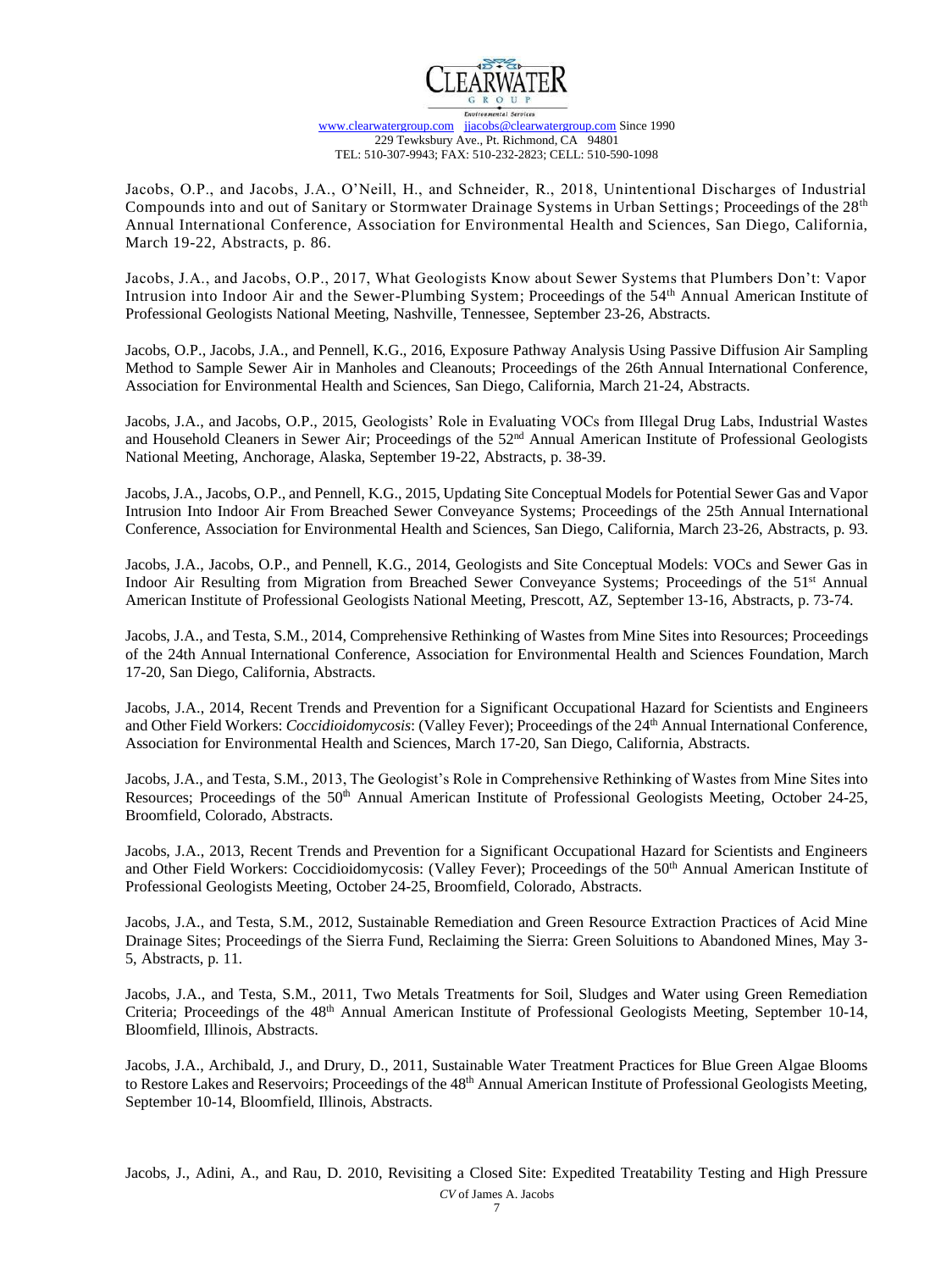

Injection of Activated Sodium Persulfate to Move Site toward Closure, Again; Proceedings of the 20<sup>th</sup> Annual International Conference, Association for Environmental Health and Sciences, March 15-18, San Diego, California, Abstracts.

Jacobs, J., and Testa, S., 2010, Comparison of Two Metals Treatment Technologies in Soil, Sludges and Water: 1990- 2010; Proceedings of the 20<sup>th</sup> Annual International Conference, Association for Environmental Health and Sciences, March 17-20, San Diego, California, Abstracts.

Jacobs, J., and Elam, J., 2010, Improving Water Quality by Reducing Pharmaceutical and Residential Wastes, Managing Resources and Preventing Contamination; Proceedings of the 20<sup>th</sup> Annual International Conference, Association for Environmental Health and Sciences, March 17-20, San Diego, California, Abstracts.

Jacobs, J., and Testa, S., 2010, Postulated Dissolved Oxygen Demand for Aerobic Marine Degradation of Crude Oil from the BP Oil Spill of 2010, Proceedings of the 47<sup>th</sup> Annual National American Institute of Professional Geologists Meeting, September 11-15, Orlando, Florida, Abstracts.

Jacobs, J., and Elam, J., 2009, A Model of Environmental Sustainability for Managing Resources, Minimizing Wastes and Reducing Groundwater Contamination at a California Community Services District; Proceedings of the 46<sup>th</sup> Annual National American Institute of Professional Geologists Meeting, October 3-7**,** Grand Junction, Colorado, Abstracts.

Jacobs, J., 2009, Free Product Removal of Diesel-Range Hydrocarbons Using a 3 Step Flushing, Extraction and Infusion Process; Proceedings of the 19<sup>th</sup> Annual International Conference, Association for Environmental Health and Sciences, March 9-12, San Diego, California, Abstracts.

Jacobs, J., and Brewer, R., 2009, Cleanup Planning and Design using Remediation Management Zones: Ozone with Enhanced Bioremediation Case Study; Proceedings of the 19<sup>th</sup> Annual International Conference, Association for Environmental Health and Sciences, March 9-12, San Diego, California, Abstracts.

Jacobs, J., Nelson, L., Begley, J., 2008, Innovative Free Product Removal Advances in Enhanced Flushing Processes for NAPL Recovery, Proceedings of the 18<sup>th</sup> Annual International Conference, Association for the Environment Health and Sciences, March 10-13, San Diego, California, Abstracts.

Jacobs, J., 2008, In-Situ Chemical Oxidation including Ozone/Perozone in the Netherlands Over 5 Years: Review of the SKB Report; Proceedings of the 18<sup>th</sup> Annual International Conference, Association for the Environment Health and Sciences, March 10-13, San Diego, California, Abstracts.

Jacobs, J., and Brewer, R., 2008, An Integrated Simultaneous Approach to Groundwater Remediation using Environmental Hazard Evaluation and Remediation Management Zone Maps; Proceedings from the 45th Annual National American Institute of Professional Geologists Meeting, September 20-24, Flagstaff, Arizona, Abstracts.

Jacobs, J., Nelson, L., and Begley, J., 2008, Two Rapid Enhanced Flushing NAPL Recovery Methods; Proceedings of the 6th International Conference on the Remediation of Chlorinated and Recalcitrant Compounds, Battelle Conference, May 19-22, Monterey, California, Abstracts.

Jacobs, J., Begley, J., and Murphy, N., 2008, Significant Improvement of In-Situ Gas Mass Transfer Performance for Groundwater Remediation Projects; Proceedings of the 6<sup>th</sup> International Conference on the Remediation of Chlorinated and Recalcitrant Compounds, Battelle Conference, May 19-22, Monterey, California, Abstracts.

Jacobs, J.A. and McEdwards, D., 2007, Passive In-Situ Oxygen and Nutrient Injection Project in Santa Rosa, California; Proceedings of the 17<sup>th</sup> Annual International Conference, Association for the Environment Health and Sciences, March 19-22, San Diego, California, Abstracts.

Jacobs, J.A. and McEdwards, D., 2007, Gas Infusion Subsurface Recirculation Systems for Enhanced Bioremediation and Abiotic Geochemical Fixation; Proceedings of the  $17<sup>th</sup>$  Annual International Conference, Association for the Environment Health and Sciences, March 19-22, San Diego, California, Abstracts.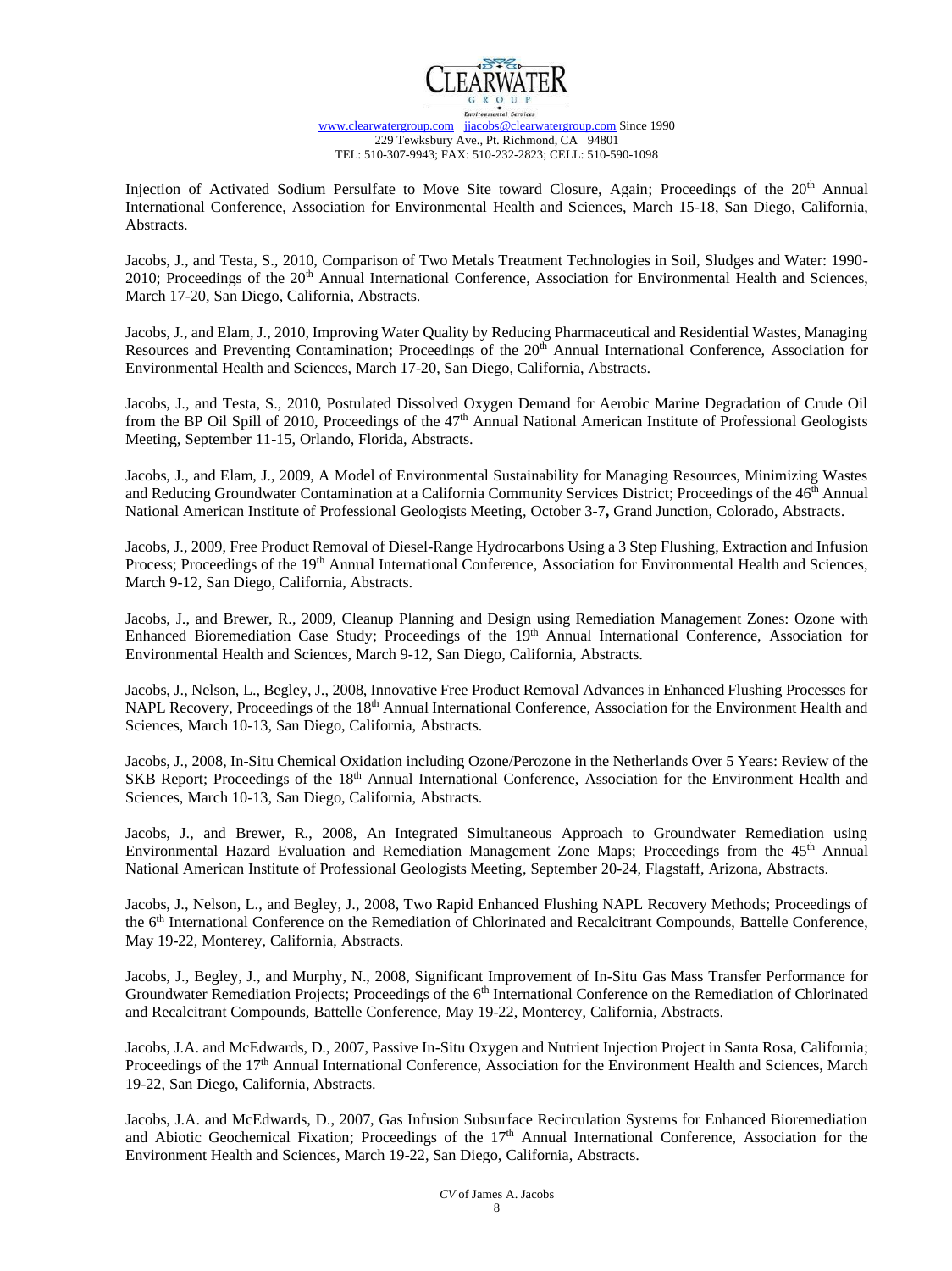

Jacobs, J., Nelson, L., and Begley, J., 2007, Rapid NAPL Recovery Using Two Different Enhanced Flushing Processes; Proceedings of the 47<sup>th</sup> Annual National AIPG Meeting, October 7-11, Traverse City, Michigan, Abstracts.

Jacobs, J., 2006, Viscous Waste Oil Remediation Using High Vapor Extraction with Biosolvent Flushing; Proceedings of the National Ground Water Association, Petroleum Hydrocarbons and Organic Chemicals in Ground Water Meeting; November 6-8, Houston, Texas, Abstracts.

Jacobs, J., and McEdwards, D., 2006, A Case Study of Indirect Geochemical Indicators; Proceedings of the National Ground Water Association, Petroleum Hydrocarbons and Organic Chemicals in Ground Water Meeting; November 6- 8, Houston, Texas, Abstracts.

Jacobs, J., and Ryder-Smith, M., 2006, Biosolvent Flushing and High Vacuum Extraction of Heavy Waste Oil; Proceedings of the 5<sup>th</sup> International Conference on the Remediation of Chlorinated and Recalcitrant Compounds, Battelle Conference, May 21-26, Monterey, California, Abstracts.

Jacobs, J., and Ryder-Smith, M., 2006, Hotspot Well Treatment of Petroleum Hydrocarbons for Site Closure; Proceedings of the 5<sup>th</sup> International Conference on the Remediation of Chlorinated and Recalcitrant Compounds, Battelle Conference, May 21-26, Monterey, California, Abstracts.

Jacobs, J., and McEdwards, D., 2006, Update: Passive In-Situ Oxygen and Nutrient Injection Project in Santa Rosa, California; Proceedings of the 5<sup>th</sup> International Conference on the Remediation of Chlorinated and Recalcitrant Compounds, Battelle Conference, May 21-26, Monterey, California, Abstracts.

Jacobs, J., and McEdwards, D., 2004, Chemical Indicators for In-Situ Bioremediation of Petroleum Hydrocarbons; Proceedings of the National Ground Water Association, Petroleum Hydrocarbons and Organic Chemicals in Ground Water Meeting; December 13-17, San Francisco, California, Abstracts.

Jacobs, J., 2003, Chemical Oxidation and Enhanced Natural Attenuation for Oil Field Remediation; Proceedings of the Annual Pacific Section American Association of Petroleum Geologists Meeting, May 19-24, Long Beach, California, Abstracts.

Jacobs, J., 2002, Overcoming Limitations of *In-Situ* Remediation using Chemical Oxidizers and Bio-Amendments for Petroleum Hydrocarbons and Chlorinated Solvents; Proceedings of the Association of Engineering Geologists and American Institute of Professional Geologists Annual Meeting, Reno, Nevada, Abstracts, p. 53.

Jacobs, J., and Parker, T., 2002, Low Concentrations of Organic Contaminants in the Hydrologic System; Proceedings of the 11th Annual Groundwater Resources Association of California Meeting and Conference, Long Beach, California, September 18-19, Abstracts.

Jacobs, J., 2001 Optimization of Existing Soil Vapor Extraction and Pump and Treat Systems using *In-Situ* Hydraulic Fracturing; Proceedings of the 10th Annual Meeting and 23rd Biennial Groundwater Conference, Groundwater Resources Association of California, Sacramento, California, October 30, Abstracts, p. 65.

Jacobs, J., 2001, *In-Situ* Delivery Methods for Remediation of Hexavalent Chromium in Soil and Groundwater, Proceedings of the National Joint Meeting of the Association of Engineering Geologists and American Institute of Professional Geologists, St. Louis, October 5, St. Louis, Missouri, Abstracts, p. 62.

Jacobs, J., 2001, Insights into Remediation of Recalcitrant Compounds using *In-Situ* Liquid Delivery Systems for Chemical Oxidation, Bioremediation, and Metals Stabilization; Proceedings of the 2nd Symposium in the Series on Groundwater Contaminants: Characterization & Remediation of Emerging and Recalcitrant Contaminants, Groundwater Resources Association of California, June 14-15, Abstracts, 12 p.

Jacobs, J., 2000, Applications of Jetting Technology for *In-situ* Remediation; Proceedings of the 2000 Annual Association of Engineering Geologists-Groundwater Resources Association of California Meeting, San Jose, Abstracts, p. 92.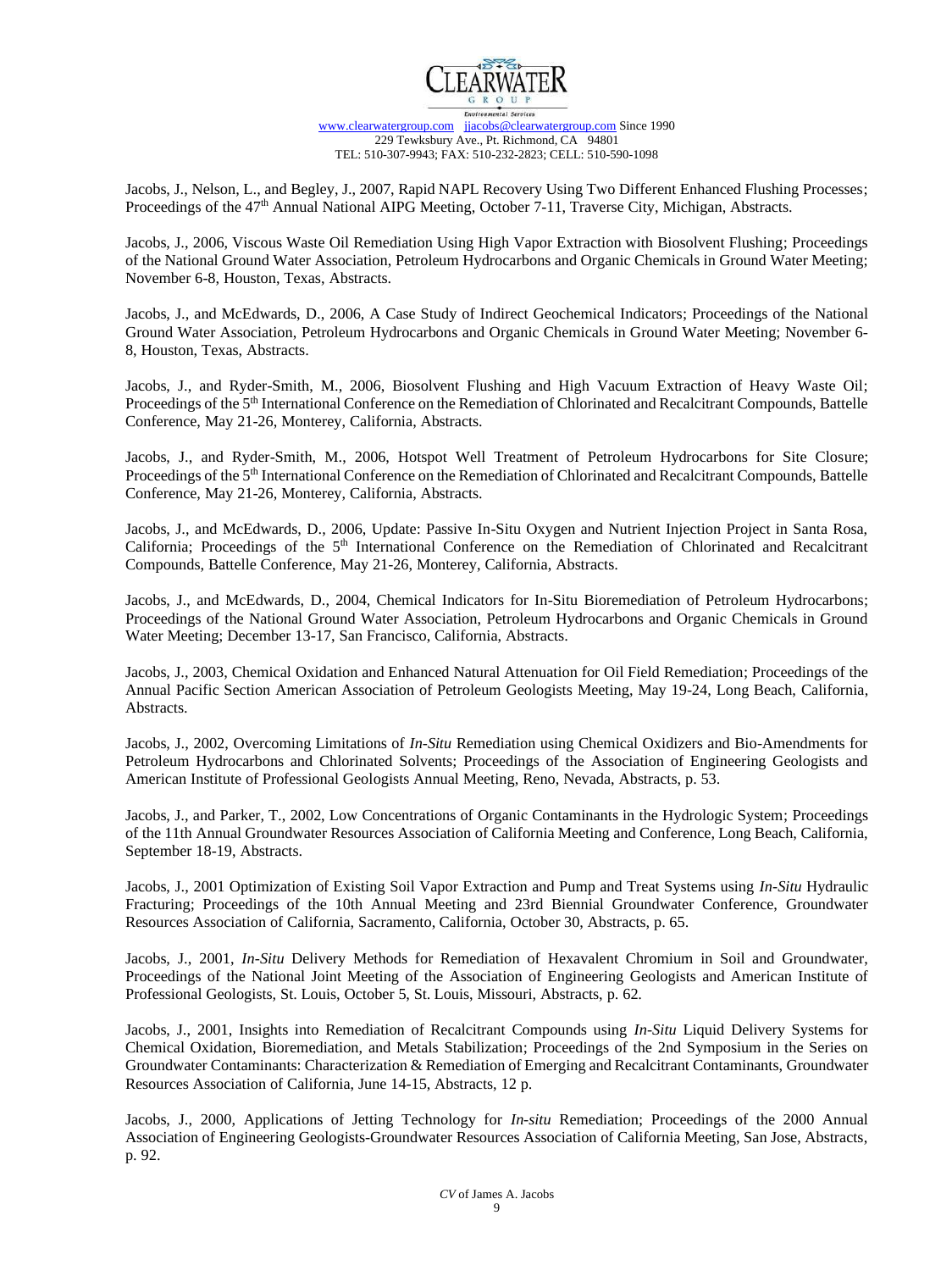

Jacobs, J., 2000, *In-Situ* Remediation of Hot Spots using Jetting Technology; Proceedings of the 52nd Annual National Ground Water Association Meeting, Las Vegas, Nevada, Program, Abstracts, p. 24.

Jacobs, J. and von Wedel, R., 1997, Enhanced In Situ Biodegradation Via High Pressure Injection of Oxygenating Agents and Nutrients; Proceedings of the 34<sup>th</sup> Annual National American Institute of Professional Geologists Meeting, Houston, Texas, Abstracts, p. 27.

Jacobs, J., 1995, Vertical and Horizontal Direct Push Technology and *In-Situ* Remediation Delivery Systems; Proceedings of the 1995 Annual Meeting, Groundwater Resources Association of California, Sacramento, California; October 6, Abstracts, p. 59.

Jacobs, J., 1994, Overview of Site Evaluation and *In-Situ* Remediation Technologies by Direct Penetration Method; Proceedings of the 1994 Annual Meeting, Groundwater Resources Association of California, Napa, California; September 29, Abstracts.

Jacobs, J., 1992, Environmental Assessments of Oil and Gas Fields; Proceedings of the Annual American Association of Petroleum Landman 1992 West Coast Symposium, Santa Barbara, Abstracts, 36 p.

Jacobs, J., Traver, R., and Jacobs, O., 1991, Environmental Investigations and Remediations of Oil and Gas Fields, Proceedings of the Annual American Association of Petroleum Geologists Meeting, Dallas, Texas, AAPG Bulletin, April, Abstracts, p. 601.

Jacobs, J., and Davis, P., 1990, Environmental Liability and the Oil and Gas Prospector; Proceedings of the Annual American Association of Petroleum Geologists Meeting, San Francisco, California, AAPG Bulletin, June, Abstracts.

Jacobs, J., 1985, Fluvial Responses to Hydrologic Changes on the Red River in Northeast Texas; Proceedings of the Gulf Coast Association of Geologic Societies, AAPG Bulletin, Austin, Texas, October; Abstracts, p. 1424.

Jacobs, J., McCormick, O., and Gilmore, 1981, Exploration Model for Archaeology Sites on the Red River in Northeast Texas; Proceedings of the 23rd Annual Meeting of the Caddo Conference, March 13-14, University of Oklahoma, Abstracts.

Nikas, J., and Jacobs, J., 1990, Observations Made in the Marina District of San Francisco After the Northern California Earthquake of 1989; Proceedings of the Annual American Association of Petroleum Geologists Meeting, San Francisco, CA, AAPG Bulletin, June, Abstracts.

Popkin, B., and Jacobs, J., 2007, When Inaction or Limited Action is the Best Action for Hazwaste Site Cleanups-MONA; Proceedings of the National Academy of Certified Hazardous Materials Managers Meeting, August 12-15, Arlington, Virginia, Abstracts.

von Wedel, R., and Jacobs, J., 2000, Overview of Aerobic Bioremediation and Future Development Potential; Proceedings of the 2000 Annual Association of Engineering Geologists-Groundwater Resources Association of California Meeting, San Jose, Abstracts, p. 118.

### **Encyclopedia Entries**

Wiley Encyclopedia of Water, Science, Technology, and Science, including co-author of 31 articles, 2020, 5-volumes, April, 1<sup>st</sup> Edition, Wiley, Hoboken, NJ., 2,976 pages, online version available December 2019.

32. Jacobs, J.A., 2020, Organic Compounds Present at Minute Concentrations in the Hydrologic System, p. 359.

73.Vance, D.B., and Jacobs, J.A., 2020, Low-Flow Groundwater Purging and Sampling, p. 841.

- 74. Jacobs, J.A., 2020, Water-Jetting Drilling Technologies, p. 845.
- 75. Jacobs, J.A., 2020, Water Well Drilling Methods, p. 849.

77. Jacobs, J.A., 2020, Cadmium in Groundwater: Chemical Behavior and Treatment, p. 873.

78. Jacobs, J.A., 2020, Construction Sites: Storm water Impacts from Runoff Water, p. 883.

79. Jacobs, J.A., 2020, Soil and Groundwater Sampling Methods, p. 887.

80. Jacobs, J.A., 2020, MtBE: Environmental Impacts, p. 893.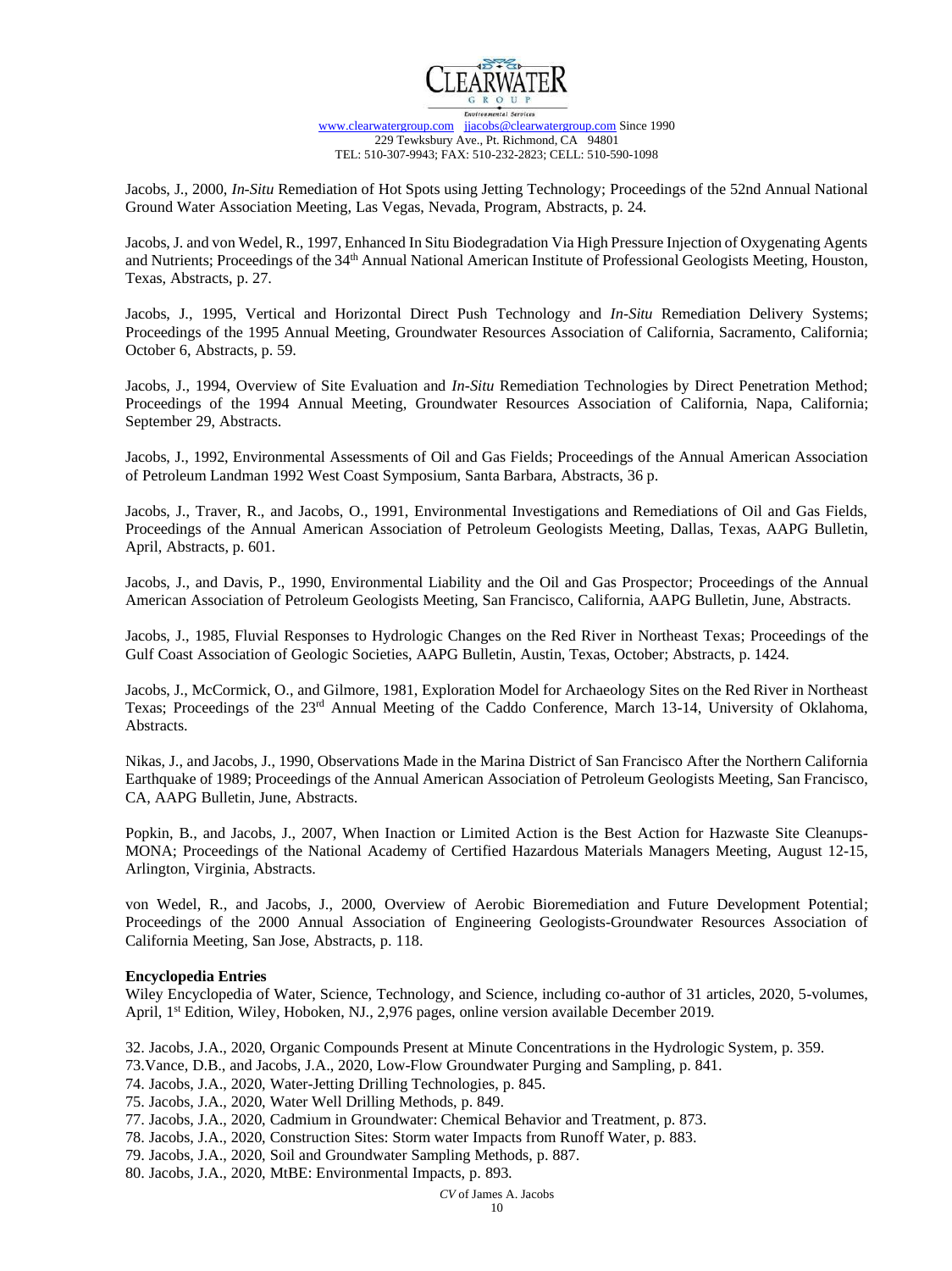

81. Jacobs, J.A. and Mohr, T.K.G., 2020, Xeniobiotic Chemicals: Emerging Contaminants and Recalcitrant Compounds in Groundwater, p. 897.

82. Jacobs, J.A. and Vance, D.B., 2020, Remediation of Metals in Groundwater, p. 903.

83. Vance, D.B., and Jacobs, J.A., 2020, Groundwater Remediation by Injection, p. 909.

84. Jacobs, J.A., 2020, Benzene in Groundwater: Chemical Behavior and Treatment, p. 913.

85. Vance, D.B., and Jacobs, J.A., 2020, In Situ Aeration and Volatilization of Petroleum Hydrocarbons in Groundwater, p. 917.

86. Jacobs, J.A. and Vance, D.B., 2020, Groundwater Remediation and Horizontal Wells, p. 925.

87. Vance, D.B., and Jacobs, J.A., 2020, Arsenic in Groundwater: Chemical Behavior and Treatment, p. 929.

88. Jacobs, J.A., 2020, Life Cycle for Groundwater Remediation Projects, p. 937.

89. Jacobs, J.A., 2020, Uranium in Groundwater: Chemical Behavior and Treatment, p. 941.

90. Jacobs, J.A., 2020, Nitrate in Groundwater: Chemical Behavior and Treatment, p. 945.

91. Jacobs, J.A., 2020, Vinyl Chloride in Groundwater: Chemical Behavior and Treatment, p. 949.

92. Jacobs, J.A., 2020, Lead in Groundwater: Chemical Behavior and Treatment, p. 957.

93. Jacobs, J.A., 2020, Mercury in Groundwater: Chemical Behavior and Treatment, p. 963.

94. Vance, D.B., and Jacobs, J.A., 2020, Microbes and Inorganic Colloids in Particulate Transport in Groundwater, p. 969.

95. Jacobs, J.A. and Vance, D.B., 2020, Natural Attenuation and Enhanced Bioremediation of Petroleum

Hydrocarbons Geochemical Factors in Groundwater Remediation, p. 973.

96. Jacobs, J.A., 2020, Cobalt in Groundwater: Chemical Behavior and Treatment, p. 979.

97. Jacobs, J.A., 2020, Groundwater and Soil Remediation Using Fenton's Chemistry, p. 985.

98. Vance, D.B., and Jacobs, J.A., 2020, Phytoremediation Enhancement of Natural Attenuation Processes, p. 989.

99. Vance, D.B., and Jacobs, J.A., 2020, In Situ Bioremediation of Groundwater: Process Limitations, p. 993.

100. Hartman, B. and Jacobs, J.A., 2020, Soil Vapor Data: Groundwater Applications, p. 1001.

101. Jacobs, J.A., 2020, In Situ Remediation of Heavy Metals in Groundwater, p. 1011.

102. Jacobs, J.A., 2020, Groundwater Remediation: In Situ Passive Methods, p. 1017.

223. Vance, D.B., and Jacobs, J.A., 2020, Remediation and Case Closure Policy for Petroleum Hydrocarbons, p. 2639.

### **Encyclopedia of Petroleum Geoscience**

Jacobs, J.A. and Testa, S.M., (in press), Environmental Issues of the Shale Revolution, in *Encyclopedia of Petroleum Geoscience*, Ed. R.B. Sorkhabi, Springer.

Jacobs, J.A. and Testa, S.M., (in press), Environmental Aspects of Oil Spills and Gas Leaks in *Encyclopedia of Petroleum Geoscience*, Ed. R.B. Sorkhabi, Springer.

### **Graduate Classes Taught**

SRTMU: Risk-Based Subsurface Environmental Management and Sustainable Remediation; School of Earth Sciences, Department of Environmental Science, Swami Ramanand Teerth Marathwada University, Nanded, India. Lecture hours: 42; participants: 45 students; Year: 2012; Co-teachers: Chin Man Mok and Stephen Baker; Projects.

GIS:Analysis and Sustainable Remediation of Environmental Resources; Government Institute of Science, Department of Geology, Government Institute of Science, Aurangabad, India. Lecture hours: 16; participants: 30 students; Year: 2012; Co-teachers: Stephen Baker; Lectures.

TUM: Risk-Based Subsurface Environmental Management, Engineering Department, Technical University of Munich, Munich, Germany. Lecture hours: 30; participants: 18 students; Year: December, 2011; Co-teachers: Chin Man Mok, and Ravi Arulanantham; Exams and Projects.

UCBE: X-451: University of California, Berkeley Extension, Berkeley Campus, California: 7 session graduate class: Sustainable Remediation of Soil and Groundwater. Lecture hrs: 32; 8 students; Year: Fall 2011; Exams and Projects.

UCBE: X-451: University of California, Berkeley Extension, San Francisco Campus, California: 7 session graduate class titled Sustainable Remediation of Soil and Groundwater. Lecture hours: 32; participants: 12 students; Year: Spring 2011; Exams and Projects.

UWI – EM643: University of the West Indies, Mona Campus, Jamaica, Geology Department:

11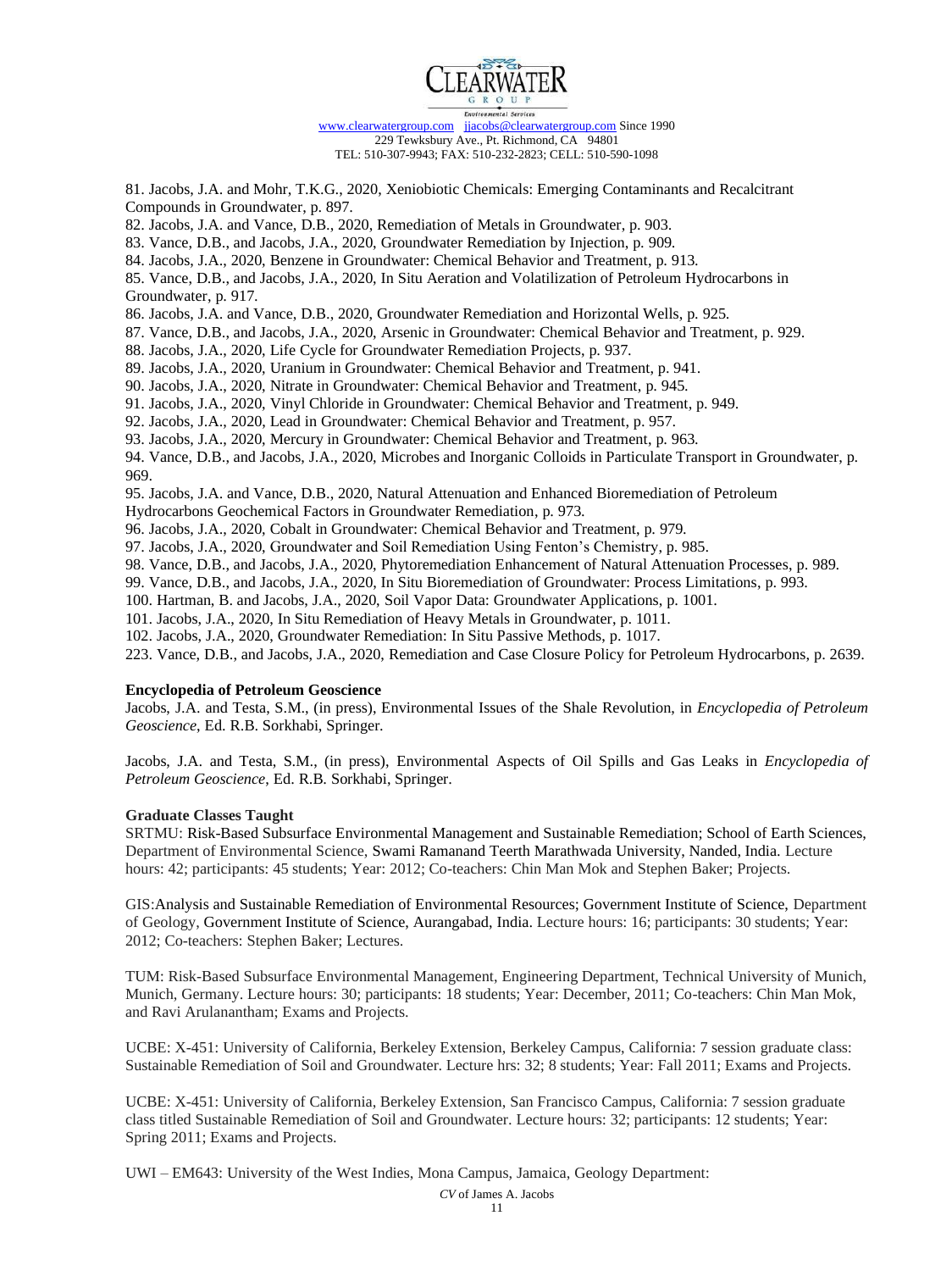

4-week daily graduate class titled Environmental Engineering: Sampling, Assessment and Remediation. The course was a required class for a master's degree in Contaminant Hydrogeology, Environmental Science and Risk Management. Lecture hours: 80; participants: 13 students; Year: March, 2004; Exams and Projects.

### **University Short Courses Taught**

ACE: Remediation of Contaminated Soils and Groundwater: The California Experience. Engineering Department, Afeka College of Engineering in Tel Aviv, Israel. Lecture hours: 40; participants: 28 students; Year: 2008; Coteachers: Ravi Arulanantham, Chin Man Mok, and Ami Adini.

## UWI: Risked-Based Corrective Action, Risk Assessment, and In-Situ Remediation

and Natural Attenuation Processes; Petroleum Corporation of Jamaica and UWI Geology Department, University of the West Indies, Mona Campus (near Kingston, Jamaica). Lecture hours: 24; participants: 35 students; Year: March 2004; Co-teachers: Ravi Arulanantham and Roger Brewer.

UWI: Environmental Sampling and Remediation Workshop; Geology Department, University of the West Indies, Mona Campus (near Kingston, Jamaica). Lecture hours: 8; participants: 15 students; Year: February 2003.

## **Invited Professional Workshops Taught**

2018, Jacobs, J., Jacobs, O., Beckley, L., and McHugh, T., "Sewer VI: Research, Findings and Practical Implactions," M-F4 Sewer Vapor Intrusion Workshop, 20<sup>th</sup> Annual California Unified Program (CUPA) Training Conference, Burlingame, California, February 5, 2018, Abstracts.

2017, Jacobs, O.P., and Jacobs, J.A, "Dispersal of VOCs; Sewer Air – Sampling Sewer Air – When, Where, How, and Mitigation of VOC-laden Sewer Air," Groundwater Resources Association's Assessment and Remediation of Dry Cleaner Sites Symposium, Concord, California, November 2, 2017, Abstracts.

2017, Jacobs, J.A., and Jacobs, O.P., "Sewer Exfiltration Allowances by Design and Failure," Groundwater Resources Association's Assessment and Remediation of Dry Cleaner Sites Symposium, Concord, California, November 2, 2017, Abstracts.

2016, Jacobs, O.P., Jacobs, J.A., and Pennell, K.G., 2016, "Sanitary Sewer Contaminant Migration Study Manhole to Clean Out: Passive Sewer Air Sampling, Presence of VOCs in Sewer Manhole as a Predictor of VOCs in Sewer Lateral Cleanouts," 18<sup>th</sup> Annual California Unified Program (CUPA) Training Conference, Anaheim, California, February 24, 2016, Abstracts.

2010, "In-Well Stripping/Recirculation and Two-Phase Extraction Methods, Application and Enhancement for Groundwater and Soil Remediation" A four hour Short Course presentation, 20th International Conference on Soils, Sediments, Water, and Energy, San Diego, California, March 15-18; Co-teachers: Mehmet Pehlivan and Philip G. Mihopoulos,

2009, "Risked Based Corrective Action (RBCA) Grows Up: Introduction to Environmental Hazard Evaluation and Advanced Approaches for Site Investigations." A four hour Short Course presentation, Association for Environmental Health and Sciences , 2009, International Conference, San Diego, California, Co-teachers: Roger Brewer, and Jason Brodersen.

2009, "Two-Phase Extraction Methods, Application for Groundwater and Soil Remediation" A four hour Short Course presentation, American Institute of Professional Geologists, 2009 National Meeting, Grand Junction, Colorado; Coteachers: Mehmet Pehlivan.

2008, "Two-Phase Extraction Methods, Application for Groundwater and Soil Remediation" A four hour Short Course presentation, The 6th International Conference, Remediation of Chlorinated and Recalcitrant Compound, Monterey, California, May 19-22, Battelle, Columbus, Ohio, Co-teachers: Mehmet Pehlivan.

2006, "Effects of Climate Change on Development, Infrastructure, Water Resources Management And Business Opportunities in California, Lorman Educational Services, San Francisco, California, June 23, 198 p. Jacobs organized the short-course,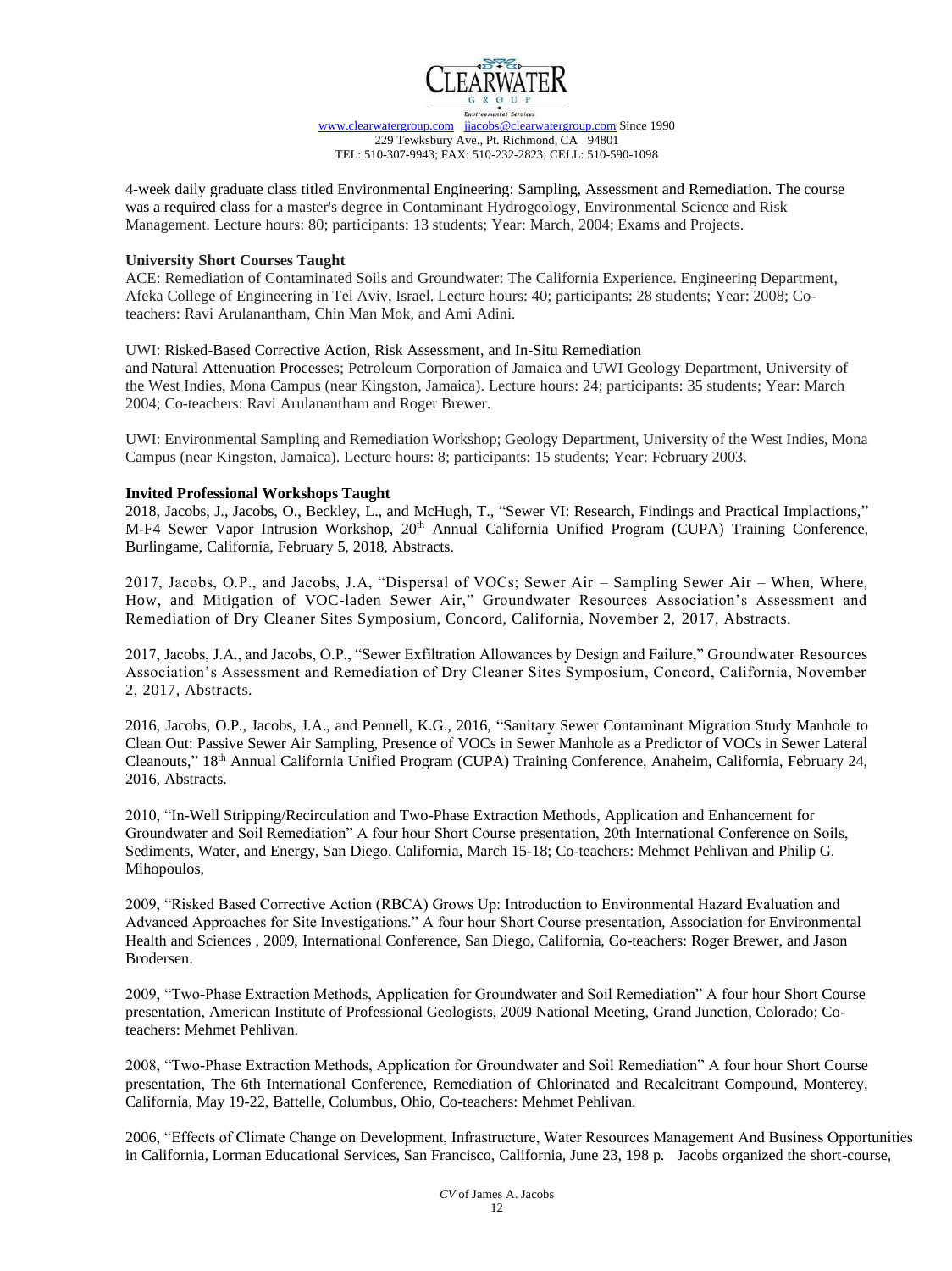

invited the speakers and presented the introductory lecture: "Climate Changes: What We Know, What We Don't Know"." Speakers included: James Jacobs, Stephen Baker, Peter Mesard, Jeff Nelson, Kent Alm and Charles McGlashan.

## **Post Graduate and Professional Courses Completed**

### **Environmental Science**

Environmental Forensics: Applications and Advances in Fingerprinting Techniques to Evaluate Who Was Repsonible for a Spill or Release of Organic Contaminants into the Environment, P. Philp, AEHS, Mission Valley, San Diego, California, March 20, 2018.

Classic and Emerging Environmental Forensics Techniques and Applications, I. Petrisor, H. Costa, M.J. Wade., J.C. Balouet, and J.L. Caufield, AEHS, Mission Valley, San Diego, California, March 23, 2015.

Ecological Risk Assessment for a Sustainable Environment, University of Massachusetts, 2010

Assessment Design/Professional Experience Panel, University of California, Berkeley Extension, 2010

Estimating Times of Remediation Associated with Monitored Natural Attenuation and Contaminant Source Removal, F. Chappelle and M. Woddowson, AIPG Annual Meeting, Saratoga, NY, October 4, 2004.

GRA Series on Groundwater Contaminants; Investigation and Remediation of Dry Cleaner Release Sites; Sacramento, California, April, 2004.

GRA Series on Groundwater Contaminants; Characterization and Remediation of Recalcitrant and Emerging Contaminants, San Jose, California, June 2002.

GRA Series on Groundwater Contaminants; Hexavalent Chromium in Groundwater, Glendale, California, January 2001.

EPA Presentations: Advances in Innovative Groundwater Remediation Technologies, San Francisco, California, May 1998 GRA: Surface Geophysical Methods, Oakland, California, November 1997

GRA: Phytoremediation Workshop; J. Lehr, Belmont, California, May 1997

RBCA - Risk and Decision Making at Sites; University of California, Riverside Extension, Santa Clara, California, April, 1996

Contaminant Transport in Groundwater; University of California, Berkeley Extension, Berkeley, California, September to December 1994

EPA West Coast Remediation Marketplace and Innovative Technologies: San Francisco, California, November 1994 EPA Symposium on Bioremediation of Hazardous Wastes: Research, Development and Field Evaluations, San Francisco, California, June 1994

Applied Environmental Statistics, Groundwater Resources Association, Concord, California, May, 1994

Applied Bioremedial Technologies, Hazmacon, San Jose, March, 1994 Intro, Contaminant Transport in Groundwater, University of California, Berkeley Extension, Berkeley, California, T.

Buscheck, 1994

Groundwater and Soil Remediation: Design, Safety and Permitting, University of California, Berkeley Extension, Berkeley, California, T. Buscheck, 1993

Bioremediation of Hazardous Waste Sites: EPA Technology Transfer, San Francisco, California, 1993 Management Planning for Asbestos, University of California, Berkeley Extension, Berkeley, California, Fall, 1992 RCRA Corrective Action Stabilization Technologies, EPA Technology Transfer, San Francisco, California, 1992

Site Characterization and Remediation; EPA Technology Transfer, San Francisco, 1990

Physical/Chemical Treatment of Hazardous Waste, EPA Technology Transfer, San Francisco, California, 1990 Federal Environmental Regulations, Rice University, Houston, J. Blackburn, 1989

Building Inspection for Asbestos, University of California, Berkeley, 1989

Fundamentals of Groundwater Hydrology, University of California, Berkeley Extension, G. Aguiar, 1985 Groundwater Contamination, University of California, Davis, F. McLaren,1985

# **Petroleum Economics**

Economics Basics, SOHIO Petroleum Co., T. Gazulus, April 6, 1984 Advanced Economics Seminar, SOHIO Petroleum Co., J. Campbell, Oct 30 – November 1, 1984 Economic Evaluation of Petroleum Exploration and Development Projects, IHRDC, N.W. Miller, April 11-15, 1988

# **Petrophysical and Geophysical Tools**

Petroleum Overview Class; SOHIO Petroleum Co., Various Instructors, October 19-23, 1981

Log Interpretation #1; Schlumberger, F. Bettis, October 1-4, 1981

Log Interpretation #2; Schlumberger, F. Bettis, November 3-4, 1981

Well Logging, Gearhart, Various Instructors, December 15-20. 1982

Geophysics for Geologists, Geoquest, N. Neidell, July 12-16, 1982